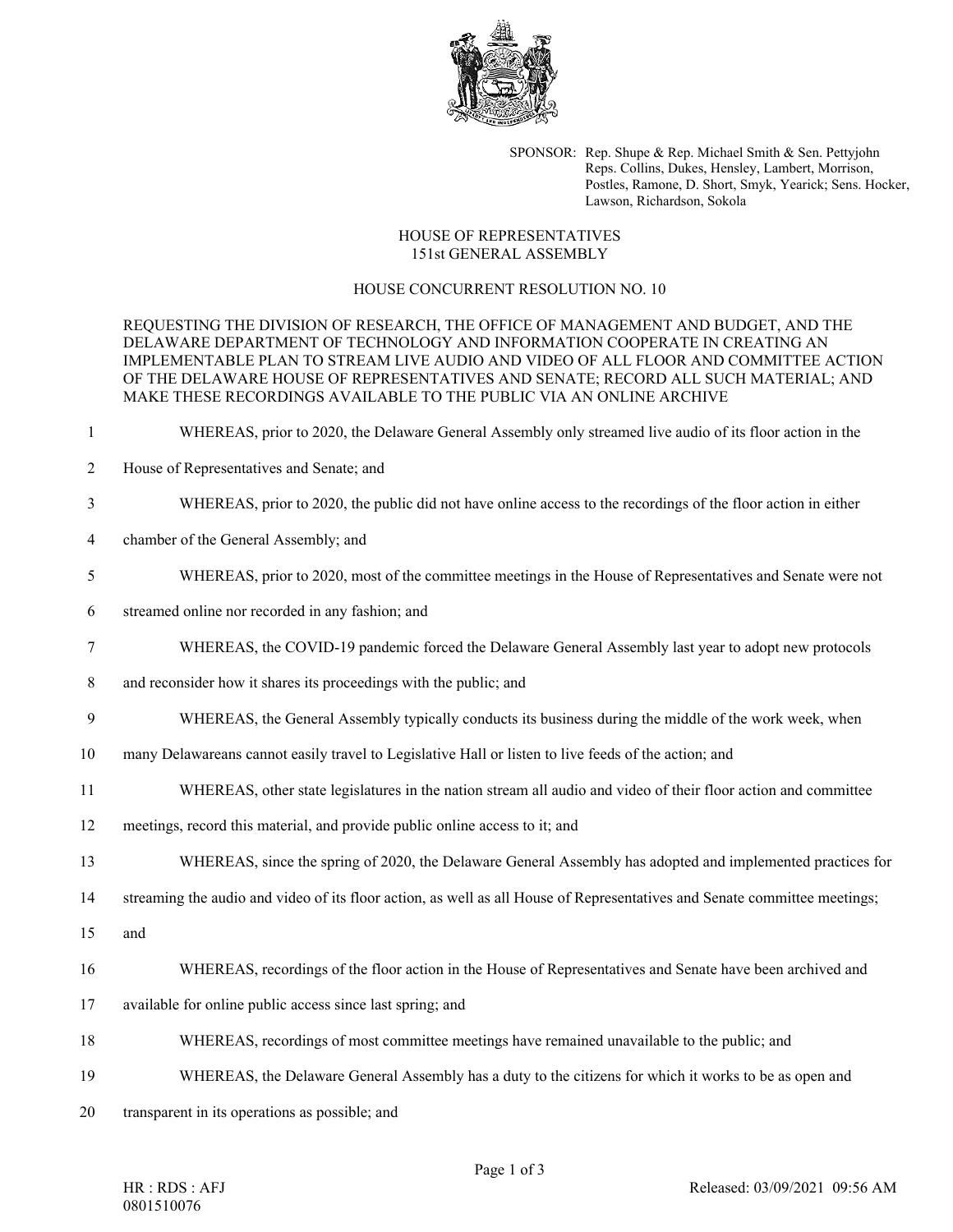21 WHEREAS, there is a broad range of equipment and software to facilitate online streaming and archiving of the 22 General Assembly's activities; and

23 WHEREAS, as the General Assembly demonstrated in 2020 and 2021 that it has the capability to quickly and 24 inexpensively adopt practices to make itself more digitally transparent and accessible to the public; and

25 WHEREAS, there is no reason why the Delaware General Assembly should not commit itself to investing in the 26 technology and infrastructure needed to empower citizens to better engage state government by accessing the work

27 performed by their elected officials.

28 NOW, THEREFORE:

29 BE IT RESOLVED by the House of Representatives of the 151st General Assembly of the State of Delaware, the 30 Senate concurring therein, that the Division of Research, the Office of Management and Budget, and the Delaware

31 Department of Technology & Information (to be known as the General Assembly Streaming Working Group) are requested

32 to cooperate in creating an implementable plan to stream audio and video of all General Assembly public floor proceedings

33 and committee action; record all such material; and make these recordings available to the public via an online archive.

34 BE IT FURTHER RESOLVED that the General Assembly Streaming Working Group shall consist of two

35 members each from the Division of Research, the Office of Management and Budget, and the Delaware Department of

36 Technology & Information. The representatives of each agency shall be determined by the top official of each agency. The

37 Director of the Division of Research shall select one of his two appointees to serve as chairperson of the group.

38 BE IT FURTHER RESOLVED that the General Assembly Streaming Working Group may add ad hoc, non-voting 39 members as needed to complete its task.

40 BE IT FURTHER RESOLVED that the General Assembly Streaming Working Group should receive staff support

41 from the Division of Research, and other such support as may be needed and requested from among the members of the

42 working group.

43 BE IT FURTHER RESOLVED that the Division of Research shall guide the General Assembly Streaming

44 Working Group by doing, at a minimum, all of the following:

45 (1) Setting a date, time, and place for the initial meeting.

46 (2) Notifying the individuals listed in lines 34 through 37 of the formation of the General Assembly Streaming

47 Working Group and the need to appoint members, if applicable.

48 (3) Supervising the preparation and distribution of meeting notices, agendas, minutes, correspondence, and reports 49 of the General Assembly Streaming Working Group.